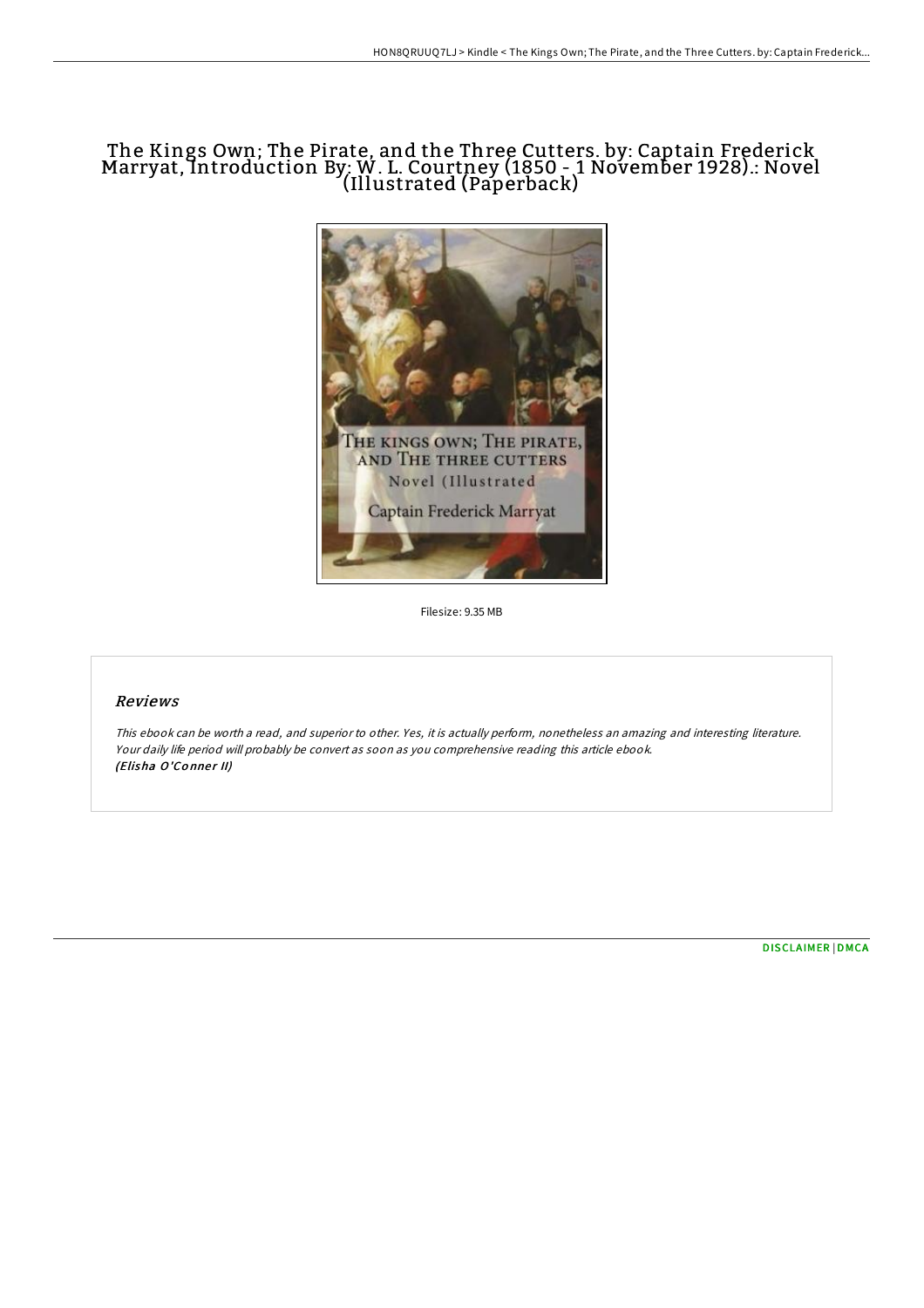#### THE KINGS OWN; THE PIRATE, AND THE THREE CUTTERS. BY: CAPTAIN FREDERICK MARRYAT, INTRODUCTION BY: W. L. COURTNEY (1850 - 1 NOVEMBER 1928).: NOVEL (ILLUSTRATED (PAPERBACK)



To read The Kings Own; The Pirate, and the Three Cutters. by: Captain Frederick Marryat, Introduction By: W. L. Courtney (1850 - 1 November 1928).: Novel (Illustrated (Paperback) PDF, remember to refer to the web link below and save the ebook or have access to additional information which might be highly relevant to THE KINGS OWN; THE PIRATE, AND THE THREE CUTTERS. BY: CAPTAIN FREDERICK MARRYAT, INTRODUCTION BY: W. L. COURTNEY (1850 - 1 NOVEMBER 1928).: NOVEL (ILLUSTRATED (PAPERBACK) ebook.

Createspace Independent Publishing Platform, 2017. Paperback. Condition: New. Language: English . Brand New Book \*\*\*\*\* Print on Demand \*\*\*\*\*. William Leonard Courtney (1850 - 1 November 1928) was an English author, born at Poona, India, and educated at Oxford. In 1873 he became headmaster of Somersetshire College, Bath, and in 1894 editor of the Fortnightly Review. He married in 1874 Cordelia Blanche Place and had seven children, she died in 1907. In 1911 he married Janet Elizabeth Hogarth (Janet E. Courtney), a scholar, writer and feminist, born in Barton-on-Humber (27 November 1865 - 24 September 1954). Captain Frederick Marryat (10 July 1792 - 9 August 1848) was a British Royal Navy officer, a novelist, and an acquaintance of Charles Dickens. He is noted today as an early pioneer of the sea story, particularly for his semiautobiographical novel Mr Midshipman Easy (1836), for his children s novel The Children of the New Forest (1847), and for a widely used system of maritime flag signalling, known as Marryat s Code. Early life and naval career: Marryat was born in Great George Street, Westminster, London, the son of Joseph Marryat (1757-1824), a merchant prince and member of Parliament, and his American wife Charlotte, nee von Geyer. After trying to run away to sea several times, Marryat was permitted to enter the Royal Navy in 1806 as a midshipman on board HMS Imperieuse, a frigate commanded by Lord Cochrane (who later served as inspiration for Marryat as well as other authors). Marryat s time aboard the Imperieuse included action off the Gironde, the rescue of a fellow midshipman who had fallen overboard, captures of many ships off the Mediterranean coast of Spain, and the capture of the castle of Montgat. The Imperieuse shifted to operations in the Scheldt in 1809, where Marryat contracted malaria;...

Read The Kings Own; The Pirate, and the Three Cutters. by: Captain Frederick [Marryat,](http://almighty24.tech/the-kings-own-the-pirate-and-the-three-cutters-b.html) Introduction By: W. L. Courtney (1850 - 1 November 1928).: Novel (Illustrated (Paperback) Online Download PDF The Kings Own; The Pirate, and the Three Cutters. by: Captain Frederick [Marryat,](http://almighty24.tech/the-kings-own-the-pirate-and-the-three-cutters-b.html) Introduction

By: W. L. Courtney (1850 - 1 November 1928).: Novel (Illustrated (Paperback)